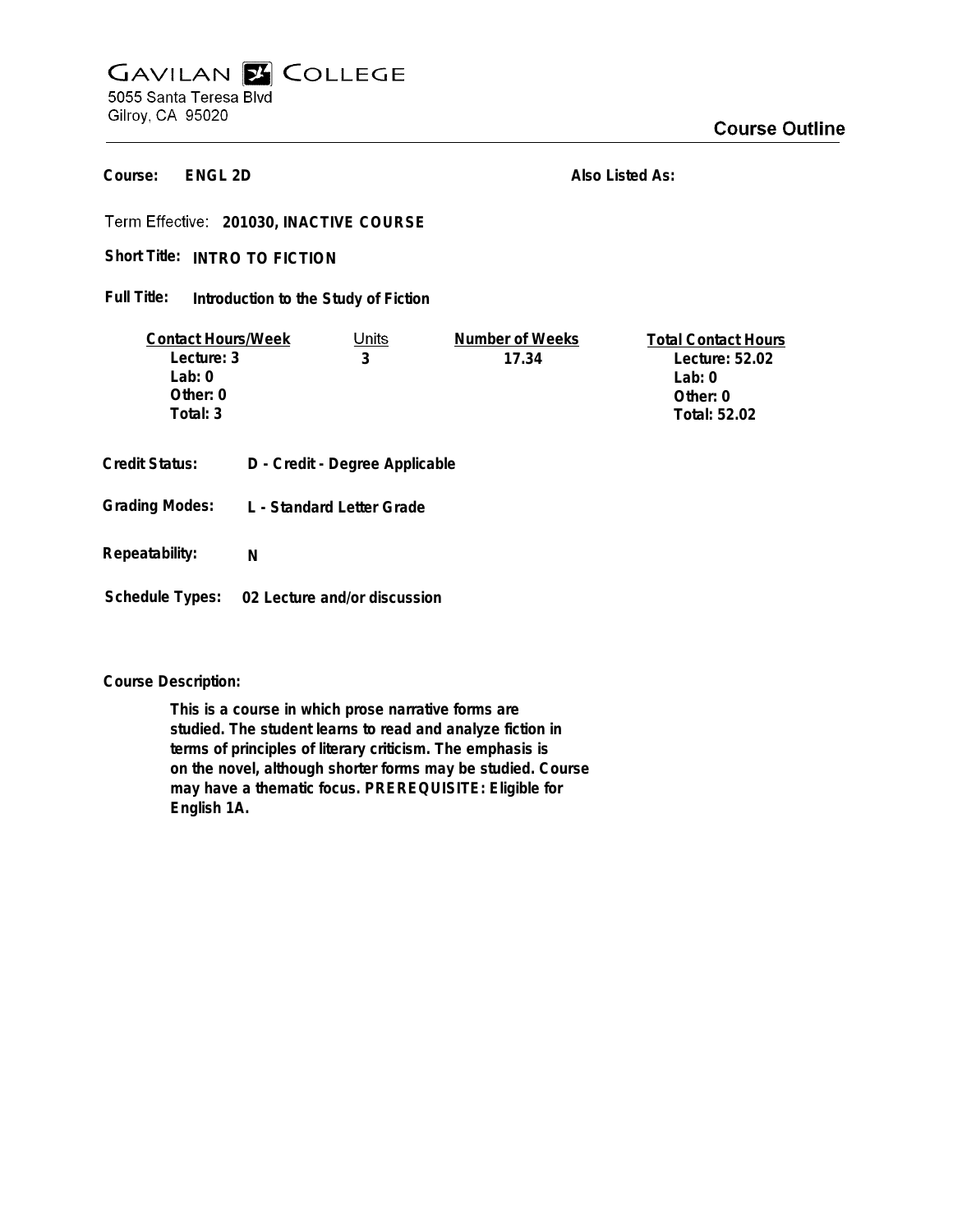**ARTICULATION and CERTIFICATE INFORMATION Associate Degree: GAV C2, effective 000000 CSU GE: CSU C2, effective 000000 IGETC: IGETC 3B, effective 000000 CSU TRANSFER: Transferable CSU, effective 000000 UC TRANSFER: Transferable UC, effective 000000**

## **PREREQUISITES:**

**COREQUISITES:**

**STUDENT LEARNING OUTCOMES:**

**The student will demonstrate the ability to:**

**1. Appreciate narrative literature as a vehicle for**

**self-knowledge and pleasure.**

**2. Apply rule for literary criticism (elements of fiction) to any novel to determine its worth.**

**COURSE OBJECTIVES:**

**At the conclusion of this course the student will be able to understand and use the following:**

**1. Summarize the plot in fictional works.**

**2. Distinguish elements of fiction in novels and shorter fiction.**

**3. Evalute fiction on the basis of these elements.**

**4. Describe and criticize the writing style of any author of fiction.**

**5. Compare/contrast the writing style of any author of fiction .**

**6. In a research project, examine and evaluate one aspect of fiction in depth in at least two works of fiction, or explore and explain ancillary connections, i.e., sociological, political, economic, historical, literary for any author chosen as subject.**

**TOPICS AND SCOPE:**

**Curriculum Approval Date: 09/28/2009 1/2 6 Introduction to the history of the narrative form. Explanation of elements of fiction, i.e., plot, action setting, character, point of view, persona, tone, theme, diction imagery, symbolism, irony, myth. 3/4 6 The Western Frontier from the Revolutionary War to the Civil War. The Western Hero as Archetype in American Fiction. The romantic background. The Romantic Novel, in Europe and America. 5/6 6 The Western Frontier from the Civil War to 1900. The California frontier. Steinbeck's early novels and their relationship to his environment; the importance of setting and action in the novel.**

**7/8 6 The Mexican-American War and the American Novel.**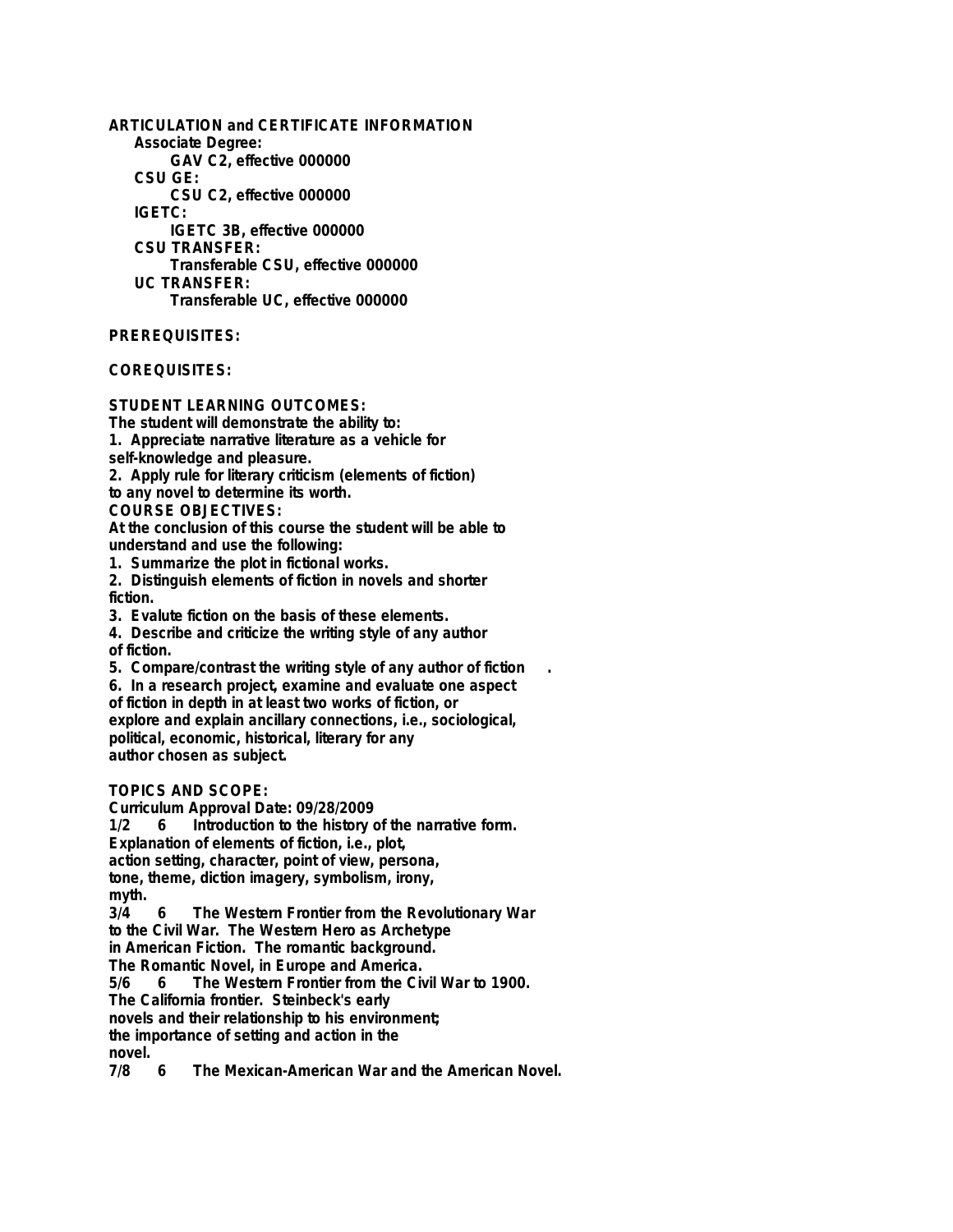**The importance of theme in fiction. The persona, or narrator in the novel.**

**9/10 6 The Indian in American Fiction. Point of view,**

**tone, irony and humor in fiction.**

**11.12 The early frontier in the East. The French and** 

**Indian War. The use of history in fiction.**

**13/14 6 The Great Plains in the Development of America.**

**Ethnic consciousness on the Frontier. Willa**

**Cather's art. Frontier Myths.**

**15/17 6 The frontier in contemporary America. The West in**

**advertising, travel, sociology, literature.**

**Debunking the Western myths. Ethnicity in**

**Western development.**

**18 3 Final Examination**

**Week 1/2 - Read ^uThe Virginian^s; write a chapter-by-chapter short summary in journals. Write short two-page essay analyzing point of view and dialect in this novel.**

**Week 3/4 - Read ^uShane^s; write short summaries of each chapter in journals. Write two-page essay analyzing the romantic tendencies in ^uShane^s. Explain the relationship between the character, Shane, and the archetypal Western hero.**

**Week 5/6 - Read ^uTo a God Unknown^s; write short summaries of each chapter in journals. Write two-page essay analyzing the importance of setting in ^uTo a God Unknown^s. Be prepared to describe and enumerate the variety of settings used by Steinbeck and to evaluate his success.**

**Week 7/8 - Read ^uNot by the Sword^s. Write short summaries of each chapter in journals. Write two-page essay comparing and contrasting the use of persona not by the ^uSword and in To a^s ^uGod Unknown^s. Take mid-term examination on novels read and analyzed to this point. Be prepared to analyze them in terms of the elements of fictions studied thus far, i.e., point of view, diction, setting, character, action, persona, history in the novel, and theme.**

**Week 9/10 - Write summaries for each chapter in journals; write a two-page essay distinguishing among the main character's attitudes toward the Indiana in ^uLittle Big Man^s; distinguish and criticize the author's writing style, using elements of fiction studied so far, i.e., action, setting, character, point of view,**

**persona, tone, theme, diction, irony and humor.**

**Week 11/12 - Read ^uNorthwest Passage^s; write summaries; write short essay on effect of history on fiction; discuss author's use of elements of fiction in ^uNorthwest Passage^s; evaluate the success of the use of history, in ^uNorthwest Passage^s. Week 13/14 - Read ^uMy Antonia^s; analyze the use of the persona and the presence of myth in ^uMy Antonia^s.**

**Week 15/17 - Read ^uAngel of Repose^s; analyze Stegner's use of elements of fiction in short 3-5 page essay; concentrate on two elements; discover the "truth of the frontier as it is presented in ^uAngel of Repose^s; contrast the experiences of the narrator and his grandmother.**

## **METHODS OF INSTRUCTION:**

**Lectures, group discussions (small and large), free writings, journals, short expository essays, oral readings, films, cassettes, examinations,**